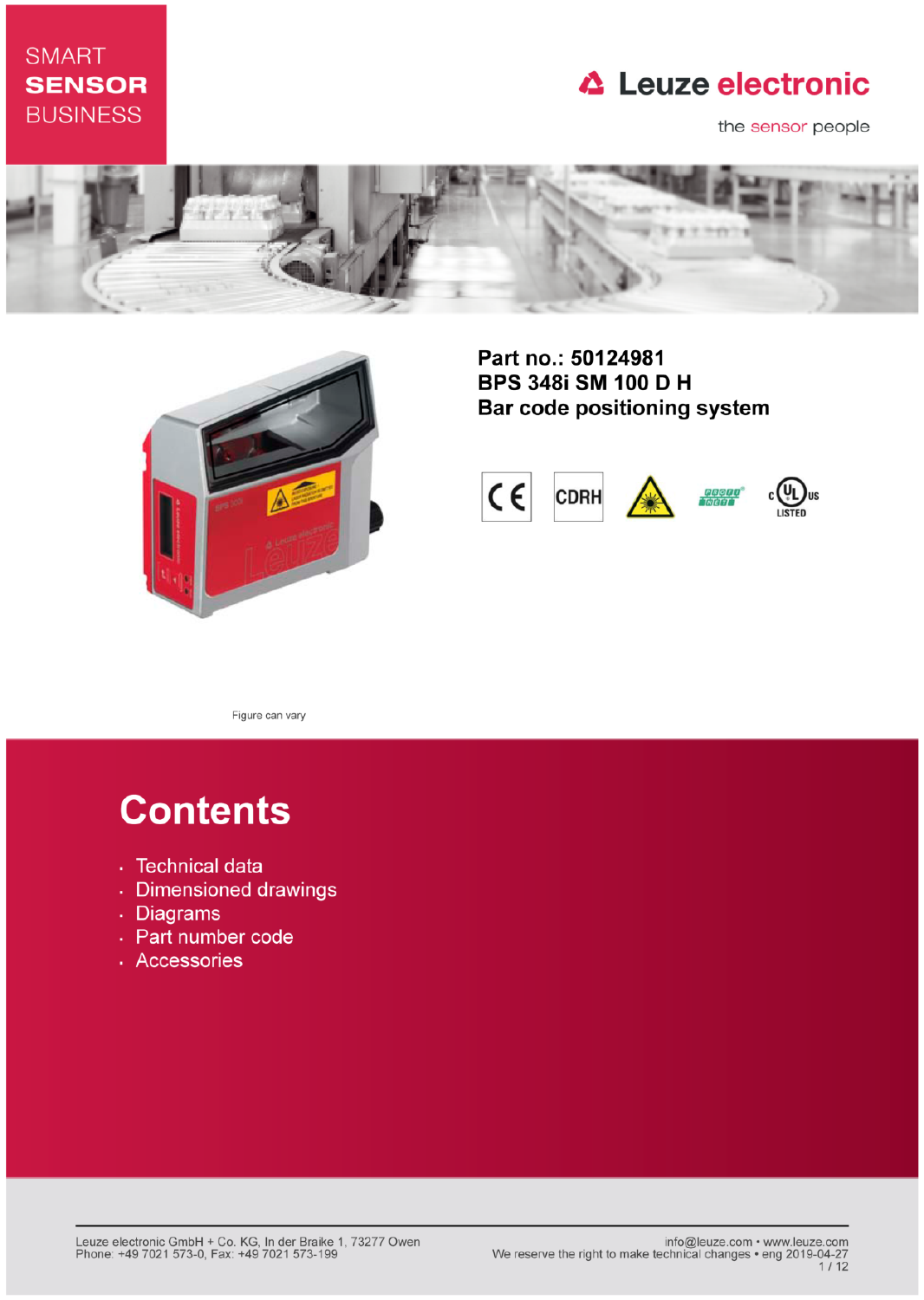#### **Technical data**

| <b>Basic data</b>                   |                                                                                                                                         |
|-------------------------------------|-----------------------------------------------------------------------------------------------------------------------------------------|
| <b>Series</b>                       | <b>BPS 300i</b>                                                                                                                         |
| Order guide                         | Bar code tape must be ordered separately<br>Operation only possible in combination with MS 3xx, MK 3xx or ME<br>348 103 connection unit |
|                                     |                                                                                                                                         |
| <b>Functions</b>                    |                                                                                                                                         |
| Functions                           | Heating                                                                                                                                 |
|                                     |                                                                                                                                         |
| <b>Optical data</b>                 |                                                                                                                                         |
| Depth of field                      | 50  170 mm                                                                                                                              |
| Light source                        | Laser, Red                                                                                                                              |
| Laser class                         | 2, IEC/EN 60825-1:2007                                                                                                                  |
| Light beam exit                     | Lateral                                                                                                                                 |
|                                     |                                                                                                                                         |
| <b>Measurement data</b>             |                                                                                                                                         |
| Measurement range                   | 0  10,000,000 mm                                                                                                                        |
| Resolution                          | $0.00110$ mm                                                                                                                            |
| Reproducibility (1 sigma)           | $0.05$ mm                                                                                                                               |
| Measurement value output            | 2 ms                                                                                                                                    |
| Max. traverse rate                  | $10 \text{ m/s}$                                                                                                                        |
|                                     |                                                                                                                                         |
| <b>Electrical data</b>              |                                                                                                                                         |
| Protective circuit                  | Polarity reversal protection<br>Short circuit protected                                                                                 |
| <b>Performance data</b>             |                                                                                                                                         |
| Supply voltage U <sub>B</sub>       | 18  30 V, DC                                                                                                                            |
| Power consumption, max.             | 17.7 W                                                                                                                                  |
| Inputs/outputs selectable           |                                                                                                                                         |
| Output current, max.                | 60 mA                                                                                                                                   |
| Number of inputs/outputs selectable | 2 Piece(s)                                                                                                                              |
| Input current, max.                 | 8 mA                                                                                                                                    |
|                                     |                                                                                                                                         |
| <b>Interface</b>                    |                                                                                                                                         |
| <b>Type</b>                         | <b>PROFINET</b>                                                                                                                         |
| <b>Profinet</b>                     |                                                                                                                                         |
| Conformance class                   | $\mathsf B$                                                                                                                             |
| Protocol                            | PROFINET RT                                                                                                                             |
| Switch functionality                | Integrated                                                                                                                              |
| Transmission speed                  | 100 Mbit/s                                                                                                                              |
|                                     |                                                                                                                                         |
| Service interface                   |                                                                                                                                         |
| <b>Type</b>                         | <b>USB</b>                                                                                                                              |
| <b>USB</b>                          |                                                                                                                                         |
| Function                            | Configuration via GSDML modules                                                                                                         |
|                                     | Service                                                                                                                                 |
|                                     |                                                                                                                                         |
| <b>Mechanical data</b>              |                                                                                                                                         |
| Dimension (W x H x L)               | 100 mm x 108.7 mm x 48.3 mm                                                                                                             |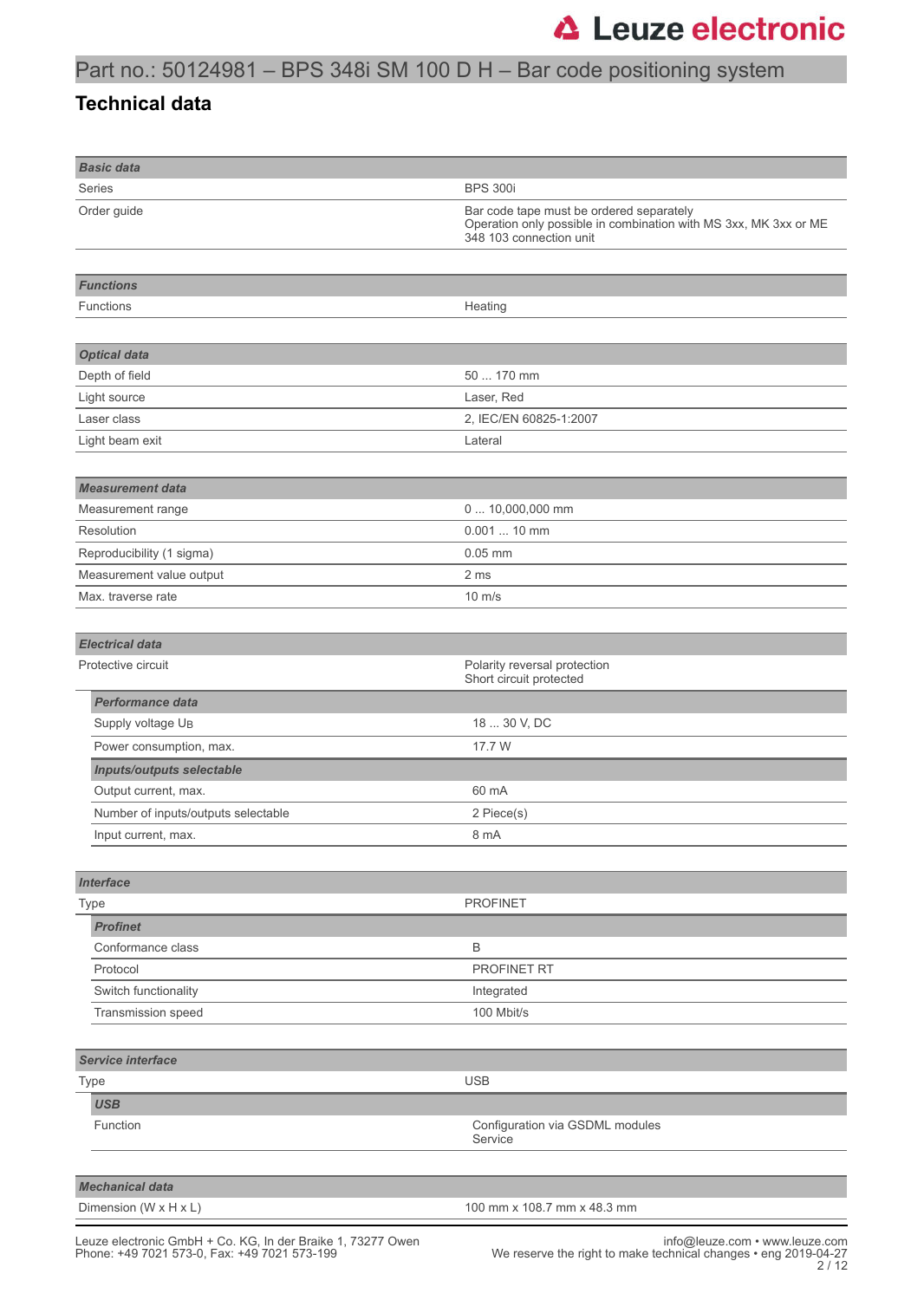# Part no.: 50124981 – BPS 348i SM 100 D H – Bar code positioning system

| Housing material                   | Metal, Diecast aluminum                                               |  |
|------------------------------------|-----------------------------------------------------------------------|--|
| Lens cover material                | Glass                                                                 |  |
| Net weight                         | 580 g                                                                 |  |
| Housing color                      | Red<br>Silver                                                         |  |
| Type of fastening                  | Dovetail grooves<br>Fastening on back<br>Via optional mounting device |  |
|                                    |                                                                       |  |
| <b>Operation and display</b>       |                                                                       |  |
| Type of display                    | LED<br>Monochromatic graphic display, 128 x 32 pixels                 |  |
| Type of configuration              | Via web browser                                                       |  |
|                                    |                                                                       |  |
| <b>Environmental data</b>          |                                                                       |  |
| Ambient temperature, operation     | $-3550 °C$                                                            |  |
| Ambient temperature, storage       | $-3570 °C$                                                            |  |
| Relative humidity (non-condensing) | 90 %                                                                  |  |
|                                    |                                                                       |  |
| <b>Certifications</b>              |                                                                       |  |
| Degree of protection               | IP 65, EN 60529 with various connectors or screwed-on caps            |  |
| Protection class                   | $\mathbf{III}$                                                        |  |
| Certifications                     | c UL US                                                               |  |
|                                    |                                                                       |  |
| <b>Classification</b>              |                                                                       |  |
| Customs tariff number              | 84719000                                                              |  |
| eCl@ss 8.0                         | 27280190                                                              |  |
| eCl@ss 9.0                         | 27280190                                                              |  |
| <b>ETIM 5.0</b>                    | EC001825                                                              |  |
| ETIM 6.0                           | EC001825                                                              |  |

#### **Dimensioned drawings**

All dimensions in millimeters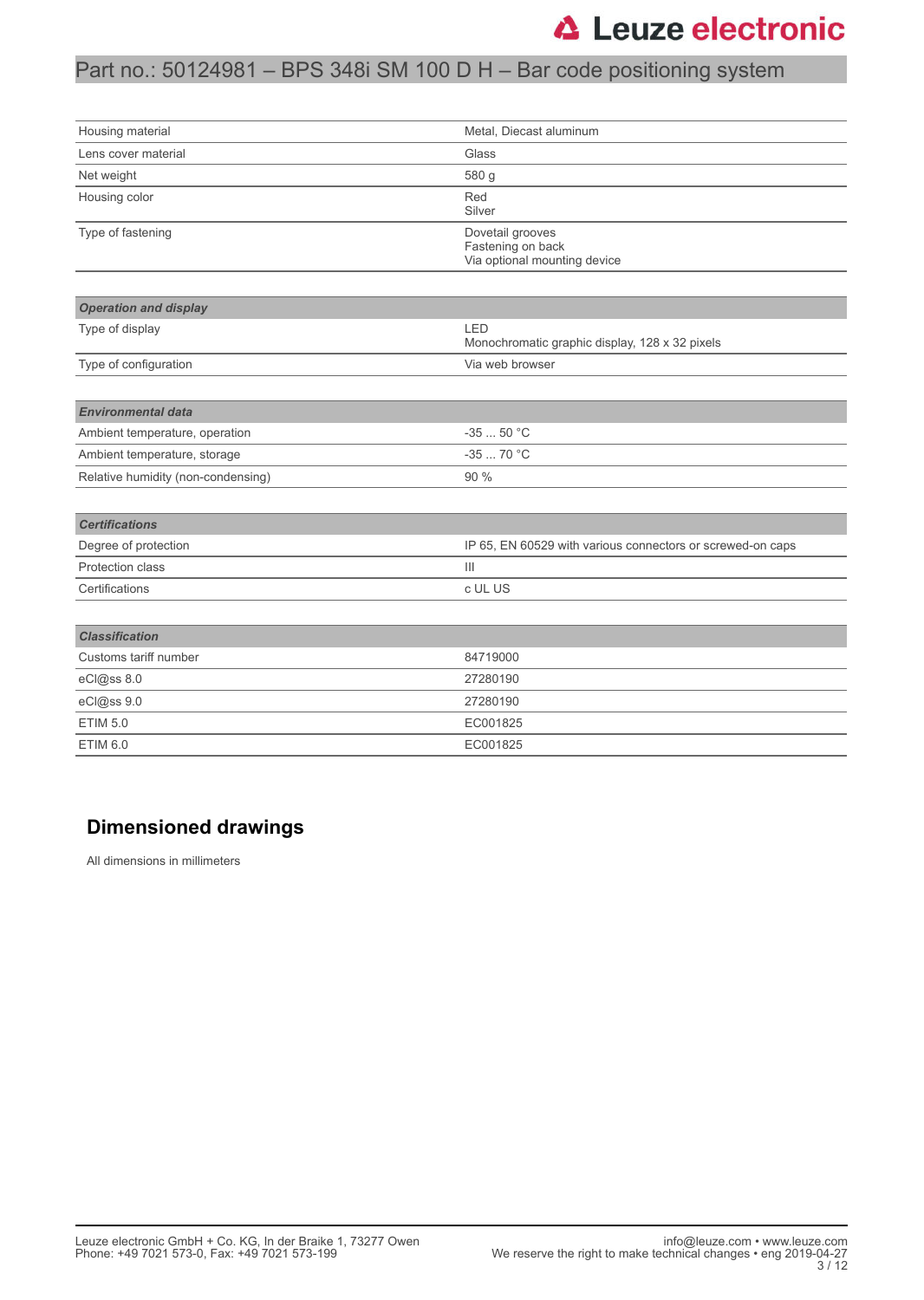Part no.: 50124981 – BPS 348i SM 100 D H – Bar code positioning system

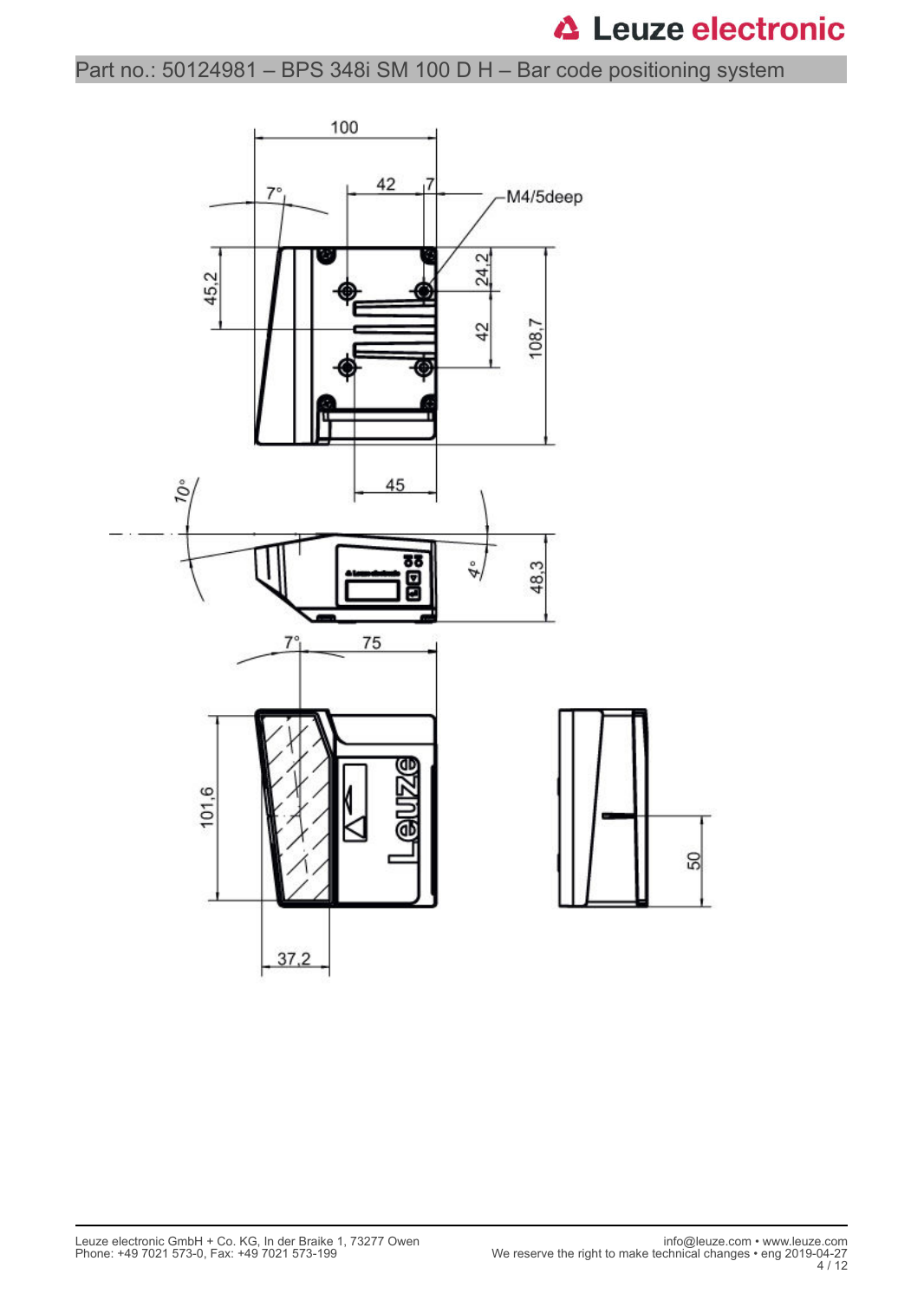Part no.: 50124981 – BPS 348i SM 100 D H – Bar code positioning system

#### **Diagrams**

Reading field curve



x Reading field distance [mm]

y Reading field width [mm]

#### **Part number code**

Part designation: **BPS 3XXi SM 100 Y Z**

| <b>BPS</b> | <b>Operating principle:</b><br>BPS: bar code positioning system                                                                                                  |
|------------|------------------------------------------------------------------------------------------------------------------------------------------------------------------|
| 3XXi       | Series/interface (integrated fieldbus technology):<br>300i: RS 232 / RS 422 (stand-alone)<br>301i: RS 485<br>304i: PROFIBUS DP<br>307i: SSI<br>348i: PROFINET RT |
| <b>SM</b>  | Scanning principle / optics:<br>S: line scanner (single line)<br>M: Medium Density (medium distance)                                                             |
| 100        | Beam exit:<br>100: lateral                                                                                                                                       |
| Y Z        | Special equipment:<br>n/a: no special equipment<br>D: with display<br>H: with heating<br>D H: optionally with display and heating                                |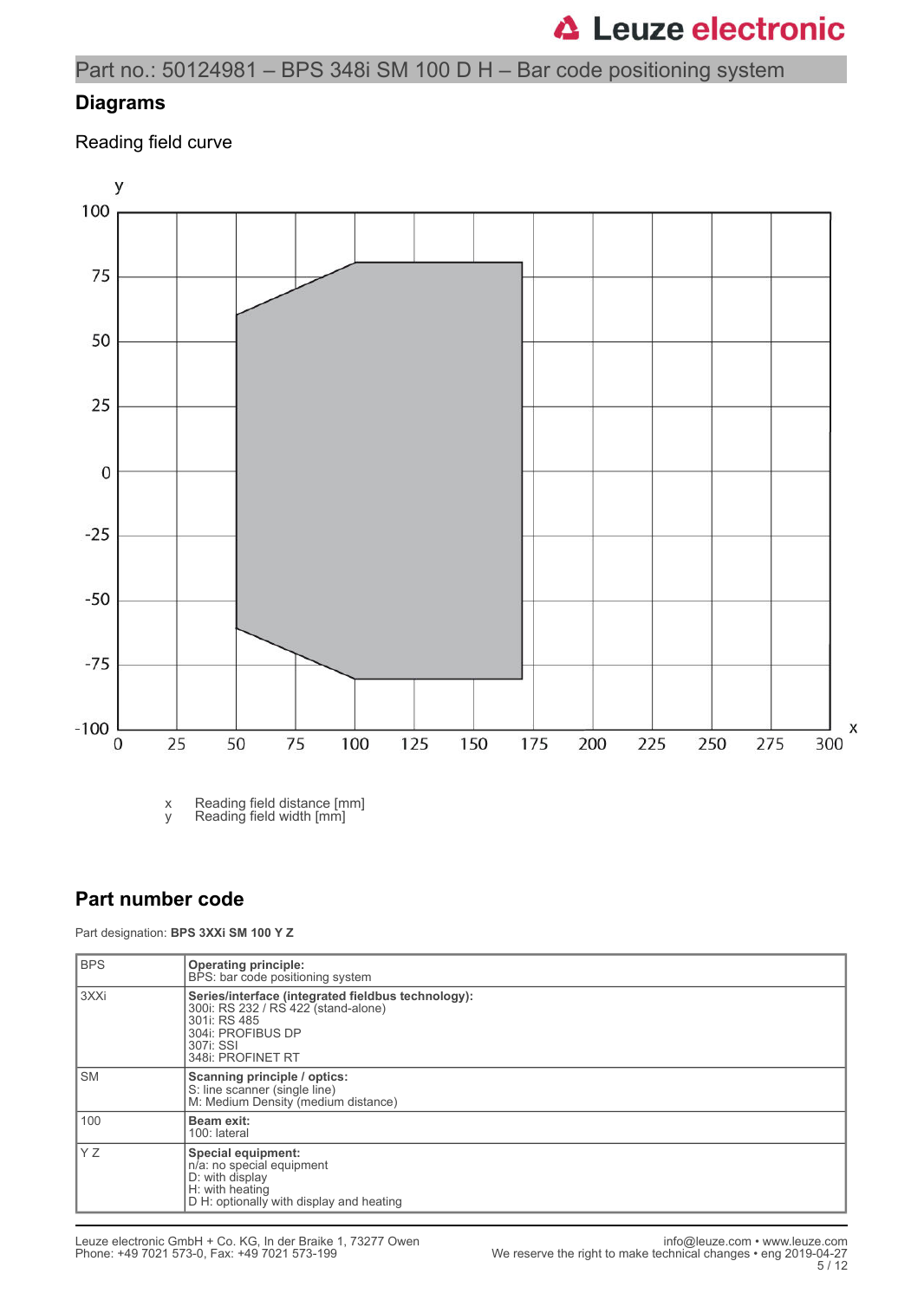### Part no.: 50124981 – BPS 348i SM 100 D H – Bar code positioning system

#### **Note**

A list with all available device types can be found on the Leuze electronic website at www.leuze.com.

#### **Accessories**

# Connection technology - Connection cables

|              | Part no. | <b>Designation</b>             | <b>Article</b>   | <b>Description</b>                                                                                                                                                                              |
|--------------|----------|--------------------------------|------------------|-------------------------------------------------------------------------------------------------------------------------------------------------------------------------------------------------|
| W            | 50132077 | KD U-M12-5A-<br>$V1-020$       | Connection cable | Connection 1: Connector, M12, Axial, Female, A-coded, 5-pin<br>Connection 2: Open end<br>Shielded: No<br>Cable length: 2,000 mm<br>Sheathing material: PVC                                      |
| W            | 50132079 | KD U-M12-5A-<br>$V1 - 050$     | Connection cable | Connection 1: Connector, M12, Axial, Female, A-coded, 5-pin<br>Connection 2: Open end<br>Shielded: No<br>Cable length: 5,000 mm<br>Sheathing material: PVC                                      |
| W            | 50132080 | KD U-M12-5A-<br>$V1 - 100$     | Connection cable | Connection 1: Connector, M12, Axial, Female, A-coded, 5-pin<br>Connection 2: Open end<br>Shielded: No<br>Cable length: 10,000 mm<br>Sheathing material: PVC                                     |
|              | 50135073 | <b>KS ET-M12-4A-</b><br>P7-020 | Connection cable | Suitable for interface: Ethernet<br>Connection 1: Connector, M12, Axial, Male, D-coded, 4-pin<br>Connection 2: Open end<br>Shielded: Yes<br>Cable length: 2,000 mm<br>Sheathing material: PUR   |
| W            | 50135074 | <b>KS ET-M12-4A-</b><br>P7-050 | Connection cable | Suitable for interface: Ethernet<br>Connection 1: Connector, M12, Axial, Male, D-coded, 4-pin<br>Connection 2: Open end<br>Shielded: Yes<br>Cable length: 5,000 mm<br>Sheathing material: PUR   |
|              | 50135075 | <b>KS ET-M12-4A-</b><br>P7-100 | Connection cable | Suitable for interface: Ethernet<br>Connection 1: Connector, M12, Axial, Male, D-coded, 4 -pin<br>Connection 2: Open end<br>Shielded: Yes<br>Cable length: 10,000 mm<br>Sheathing material: PUR |
| W            | 50135076 | <b>KS ET-M12-4A-</b><br>P7-150 | Connection cable | Suitable for interface: Ethernet<br>Connection 1: Connector, M12, Axial, Male, D-coded, 4-pin<br>Connection 2: Open end<br>Shielded: Yes<br>Cable length: 15,000 mm<br>Sheathing material: PUR  |
| $\odot$<br>W | 50135077 | <b>KS ET-M12-4A-</b><br>P7-300 | Connection cable | Suitable for interface: Ethernet<br>Connection 1: Connector, M12, Axial, Male, D-coded, 4-pin<br>Connection 2: Open end<br>Shielded: Yes<br>Cable length: 30,000 mm<br>Sheathing material: PUR  |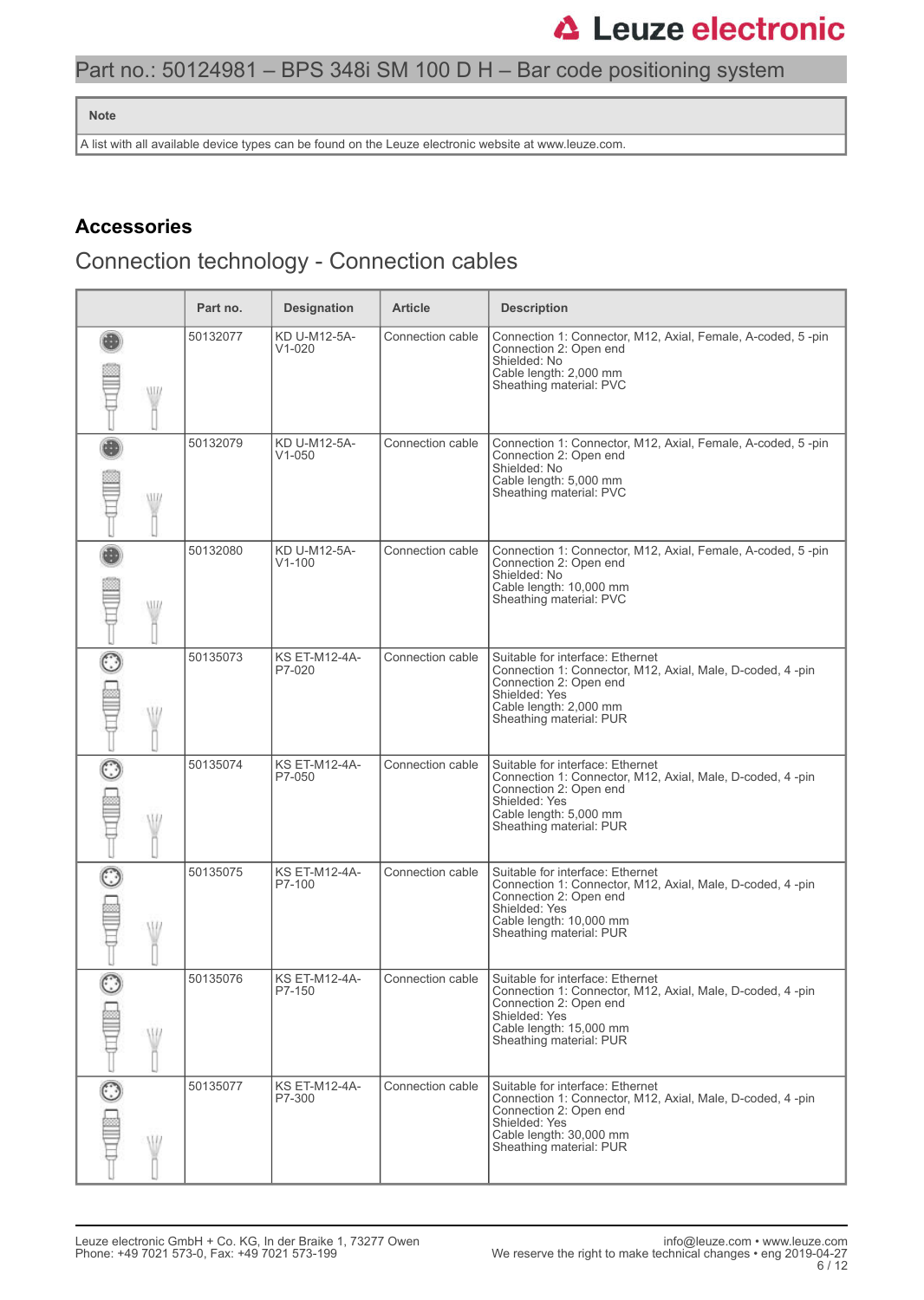#### Connection technology - Interconnection cables

|                                       |             | Part no. | <b>Designation</b>                     | <b>Article</b>                  | <b>Description</b>                                                                                                                                                                                                                 |
|---------------------------------------|-------------|----------|----------------------------------------|---------------------------------|------------------------------------------------------------------------------------------------------------------------------------------------------------------------------------------------------------------------------------|
| <b>Forms</b><br>$\alpha$ o<br>À.<br>W | ⊟           | 50117011 | <b>KB USB A - USB</b><br>miniB         | Service line                    | Suitable for interface: USB<br>Connection 1: USB<br>Connection 2: USB<br>Shielded: Yes<br>Cable length: 1,500 mm<br>Sheathing material: PVC                                                                                        |
| $\odot$                               | $_{\odot}$  | 50137077 | <b>KSS ET-M12-4A-</b><br>M12-4A-P7-020 | Interconnection<br>cable        | Suitable for interface: Ethernet<br>Connection 1: Connector, M12, Axial, Male, D-coded, 4-pin<br>Connection 2: Connector, M12, Axial, Male, D-coded, 4-pin<br>Shielded: Yes<br>Cable length: 1,000 mm<br>Sheathing material: PUR   |
|                                       | $_{\odot}$  | 50137078 | <b>KSS ET-M12-4A-</b><br>M12-4A-P7-050 | <b>Interconnection</b><br>cable | Suitable for interface: Ethernet<br>Connection 1: Connector, M12, Axial, Male, D-coded, 4 -pin<br>Connection 2: Connector, M12, Axial, Male, D-coded, 4-pin<br>Shielded: Yes<br>Cable length: 1,000 mm<br>Sheathing material: PUR  |
|                                       | $\odot$     | 50137079 | <b>KSS ET-M12-4A-</b><br>M12-4A-P7-100 | Interconnection<br>cable        | Suitable for interface: Ethernet<br>Connection 1: Connector, M12, Axial, Male, D-coded, 4 -pin<br>Connection 2: Connector, M12, Axial, Male, D-coded, 4-pin<br>Shielded: Yes<br>Cable length: 10,000 mm<br>Sheathing material: PUR |
| O                                     | $_{\odot}$  | 50137080 | <b>KSS ET-M12-4A-</b><br>M12-4A-P7-150 | Interconnection<br>cable        | Suitable for interface: Ethernet<br>Connection 1: Connector, M12, Axial, Male, D-coded, 4 -pin<br>Connection 2: Connector, M12, Axial, Male, D-coded, 4-pin<br>Shielded: Yes<br>Cable length: 15,000 mm<br>Sheathing material: PUR |
| $\odot$                               | ⇔<br>ğ<br>Ū | 50135080 | <b>KSS ET-M12-4A-</b><br>RJ45-A-P7-020 | Interconnection<br>cable        | Suitable for interface: Ethernet<br>Connection 1: Connector, M12, Axial, Male, D-coded, 4 -pin<br>Connection 2: RJ45<br>Shielded: Yes<br>Cable length: 2,000 mm<br>Sheathing material: PUR                                         |
|                                       | ⇔<br>山山     | 50135081 | KSS ET-M12-4A-<br>RJ45-A-P7-050        | Interconnection<br>cable        | Suitable for interface: Ethernet<br>Connection 1: Connector, M12, Axial, Male, D-coded, 4-pin<br>Connection 2: RJ45<br>Shielded: Yes<br>Cable length: 5,000 mm<br>Sheathing material: PUR                                          |
| $\overline{\mathbb{C}}$               | ⇔<br>9<br>Ü | 50135082 | <b>KSS ET-M12-4A-</b><br>RJ45-A-P7-100 | Interconnection<br>cable        | Suitable for interface: Ethernet<br>Connection 1: Connector, M12, Axial, Male, D-coded, 4-pin<br>Connection 2: RJ45<br>Shielded: Yes<br>Cable length: 10,000 mm<br>Sheathing material: PUR                                         |
|                                       | ⇔<br>팀<br>Ū | 50135083 | KSS ET-M12-4A-<br>RJ45-A-P7-150        | Interconnection<br>cable        | Suitable for interface: Ethernet<br>Connection 1: Connector, M12, Axial, Male, D-coded, 4-pin<br>Connection 2: RJ45<br>Shielded: Yes<br>Cable length: 15,000 mm<br>Sheathing material: PUR                                         |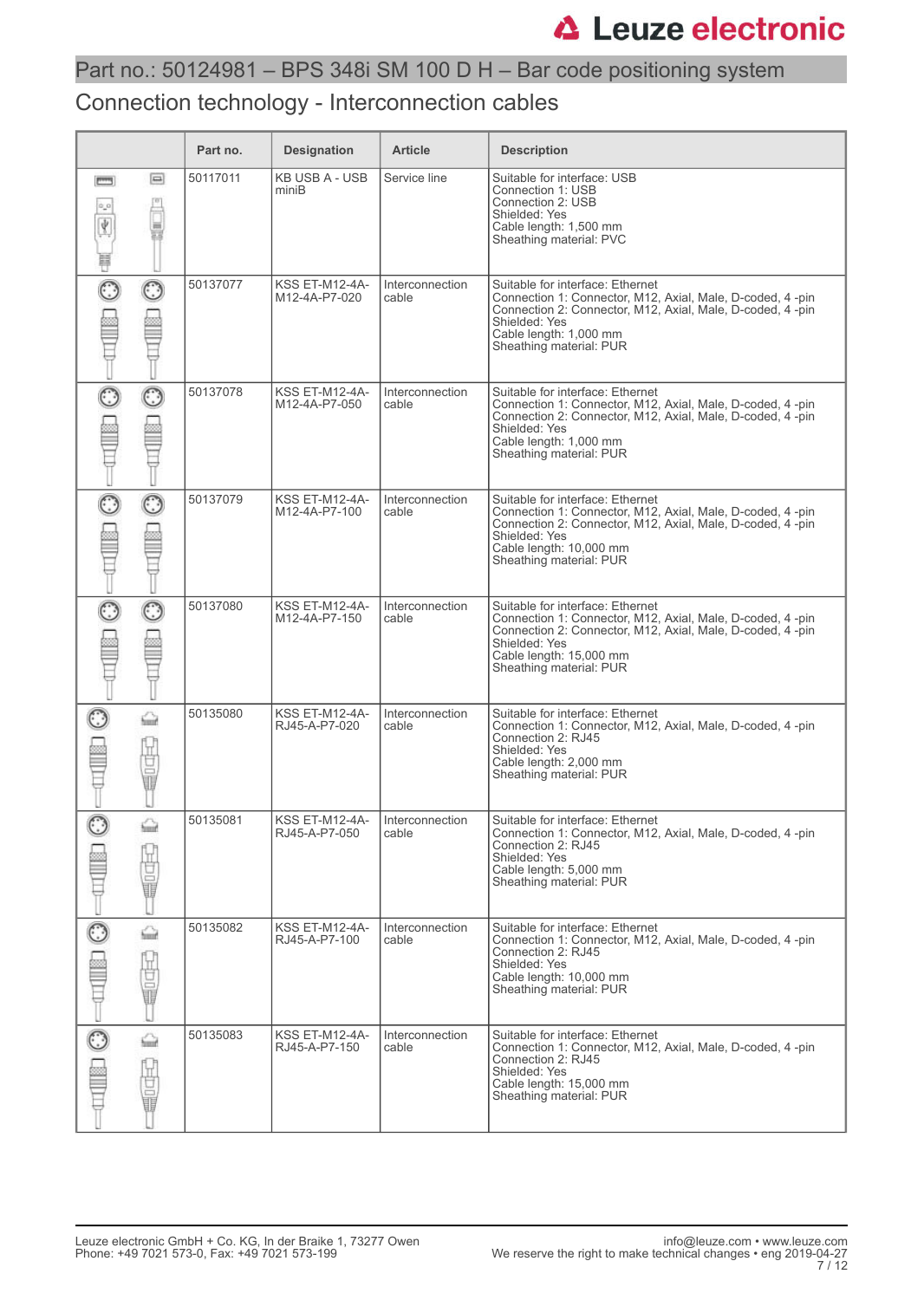### Part no.: 50124981 – BPS 348i SM 100 D H – Bar code positioning system

|                 | Part no. | <b>Designation</b>               | <b>Article</b>           | <b>Description</b>                                                                                                                                                                           |
|-----------------|----------|----------------------------------|--------------------------|----------------------------------------------------------------------------------------------------------------------------------------------------------------------------------------------|
| ▣<br>استا<br>甘量 | 50135084 | IKSS ET-M12-4A-<br>RJ45-A-P7-300 | Interconnection<br>cable | l Suitable for interface: Ethernet<br>Connection 1: Connector, M12, Axial, Male, D-coded, 4-pin<br>Connection 2: RJ45<br>Shielded: Yes<br>Cable length: 30,000 mm<br>Sheathing material: PUR |

### Connection technology - Connectors

| Part no. | <b>Designation</b> | <b>Article</b> | <b>Description</b>                                                                          |
|----------|--------------------|----------------|---------------------------------------------------------------------------------------------|
| 50108991 | D-ET1              | Connector      | Suitable for interface: Ethernet<br>Connection: RJ45                                        |
| 50020501 | KD 095-5A          | Connector      | Connection: Connector, M12, Axial, Female, A-coded, 5-pin                                   |
| 50112155 | S-M12A-ET          | Connector      | Suitable for interface: Ethernet<br>Connection: Connector, M12, Axial, Male, D-coded, 4-pin |

# Connection technology - Connection boxes

| Part no.   | <b>Designation</b> | <b>Article</b>  | <b>Description</b>                                                                                                                               |
|------------|--------------------|-----------------|--------------------------------------------------------------------------------------------------------------------------------------------------|
| 50131256 * | ME 348 103         | Connection unit | Suitable for: BCL 348i<br>Suitable for interface: PROFINET<br>Number of connections: 4 Piece(s)<br>Connection: Cable with connector, M12, 900 mm |
| 50116467 * | MK 348             | Connection unit | Suitable for: BCL 348i, BPS 348i<br>Suitable for interface: PROFINET<br>Number of connections: 4 Piece(s)<br>Connection: Terminal                |
| 50116471 * | MS 348             | Connection unit | Suitable for: BCL 348i, BPS 348i<br>Suitable for interface: PROFINET<br>Number of connections: 4 Piece(s)<br>Connection: Connector, M12          |

\* Necessary accessories, please order separately

# Connection technology - Adapters

| Part no. | <b>Designation</b>        | <b>Article</b> | <b>Description</b>                                                                                                                                  |
|----------|---------------------------|----------------|-----------------------------------------------------------------------------------------------------------------------------------------------------|
| 50109832 | KDS ET-M12 /<br>RJ45 W-4P | Adapter        | l Suitable for: Ethernet<br>Number of connections: 2 Piece(s)<br>Connection 1: Connector, M12, Angled, Female, D-coded, 4-pin<br>Connection 2: RJ45 |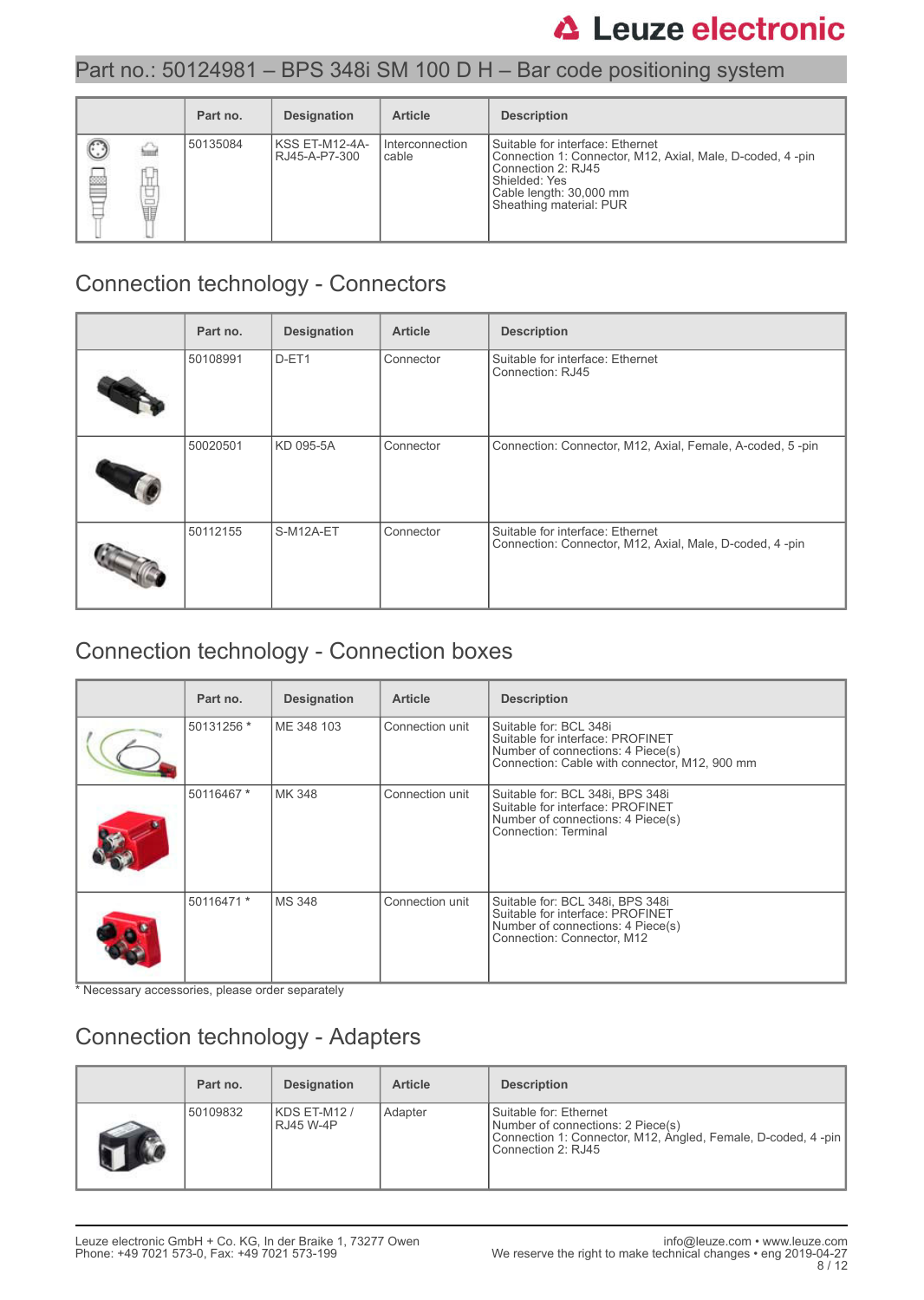### Mounting technology - Mounting brackets

|                                                                       | Part no. | <b>Designation</b> | <b>Article</b>  | <b>Description</b>                                                                                                                                                                                                                                                     |
|-----------------------------------------------------------------------|----------|--------------------|-----------------|------------------------------------------------------------------------------------------------------------------------------------------------------------------------------------------------------------------------------------------------------------------------|
| $\left( \begin{array}{cc} \bullet & \circ \end{array} \right)$<br>I÷. | 50121433 | <b>BT 300 W</b>    | Mounting device | Contains: 4x M4 x 10 screw, 4x position washers, 4x lock<br>washers<br>Design of mounting device: Angle, L-shape<br>Fastening, at system: Through-hole mounting<br>Mounting bracket, at device: Screw type<br>Type of mounting device: Adjustable<br>l Material: Metal |

# Mounting technology - Rod mounts

| Part no. | <b>Designation</b> | <b>Article</b>  | <b>Description</b>                                                                                                                                                                                                                                                                                            |
|----------|--------------------|-----------------|---------------------------------------------------------------------------------------------------------------------------------------------------------------------------------------------------------------------------------------------------------------------------------------------------------------|
| 50121434 | BT 300 - 1         | Mounting device | Contains: 4x M4 x 10 screw, 4x position washers, 4x lock<br>washers<br>Design of mounting device: Mounting system<br>Fastening, at system: For 12 mm rod, For 14 mm rod, For 16<br>mm rod<br>Mounting bracket, at device: Screw type<br>Type of mounting device: Turning, 360°, Adjustable<br>Material: Metal |
| 50027375 | <b>BT 56</b>       | Mounting device | <b>Functions: Static applications</b><br>Design of mounting device: Mounting system<br>Fastening, at system: For 16 mm rod, For 18 mm rod, For 20<br>mm rod<br>Mounting bracket, at device: Clampable<br>Material: Metal<br>Tightening torque of the clamping jaws: $8 N·m$                                   |

# Mounting technology - Other

| Part no. | <b>Designation</b> | <b>Article</b>  | <b>Description</b>                                                                                                        |
|----------|--------------------|-----------------|---------------------------------------------------------------------------------------------------------------------------|
| 50124941 | BTU 0300M-W        | Mounting device | Fastening, at system: Through-hole mounting<br>Mounting bracket, at device: Clampable, Groove mounting<br>Material: Metal |

### Bar code tape

| Part no. | <b>Designation</b> | <b>Article</b> | <b>Description</b>                                     |
|----------|--------------------|----------------|--------------------------------------------------------|
| 50038895 | <b>BCB 005</b>     | Bar code tape  | Dimensions: 47 mm x 5,000 mm<br>Grid dimension: 40 mm  |
| 50040041 | <b>BCB 010</b>     | Bar code tape  | Dimensions: 47 mm x 10,000 mm<br>Grid dimension: 40 mm |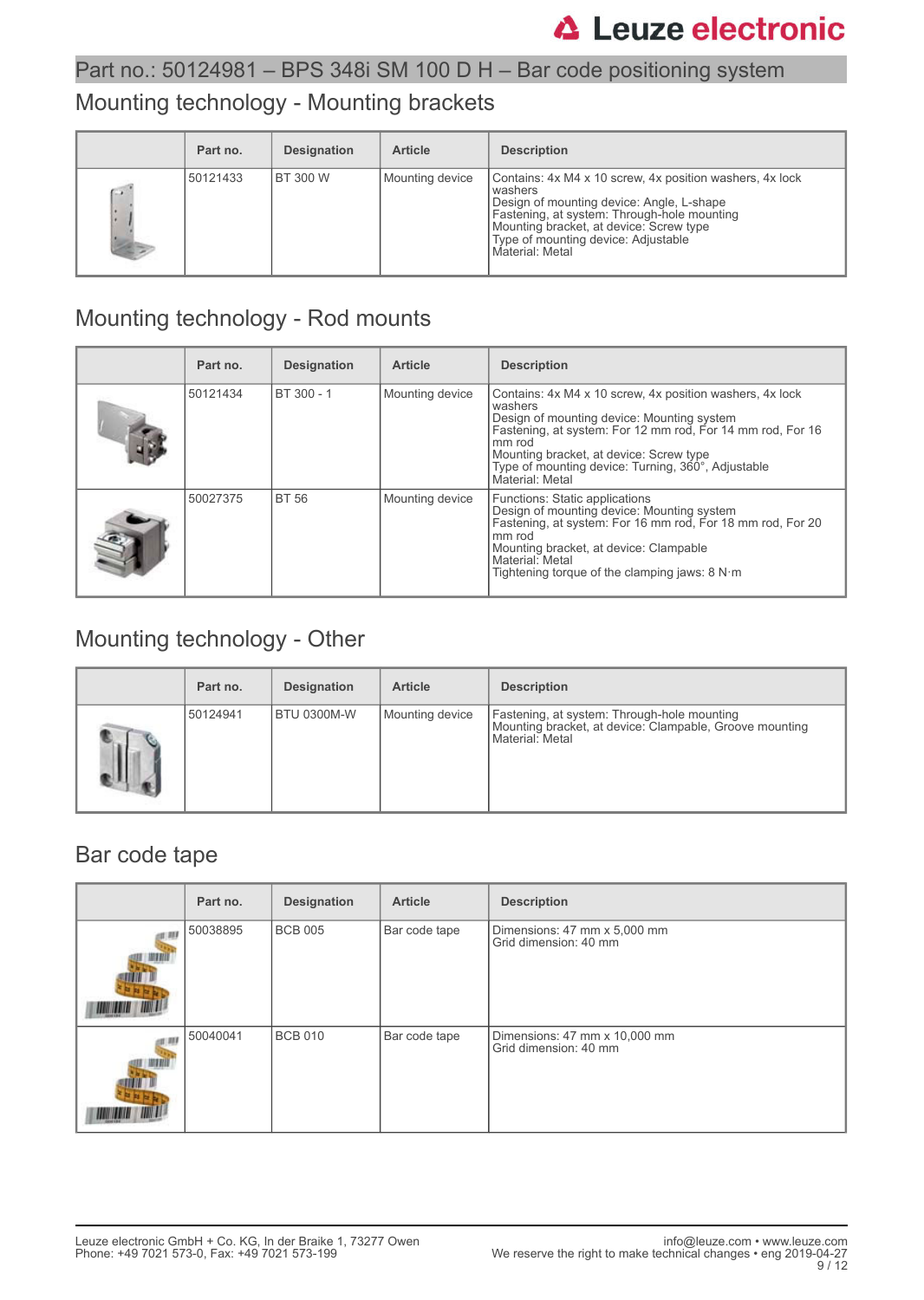# Part no.: 50124981 – BPS 348i SM 100 D H – Bar code positioning system

|   | Part no. | <b>Designation</b> | <b>Article</b> | <b>Description</b>                                      |
|---|----------|--------------------|----------------|---------------------------------------------------------|
|   | 50037489 | <b>BCB 020</b>     | Bar code tape  | Dimensions: 47 mm x 20,000 mm<br>Grid dimension: 40 mm  |
|   | 50037491 | <b>BCB 030</b>     | Bar code tape  | Dimensions: 47 mm x 30,000 mm<br>Grid dimension: 40 mm  |
|   | 50037492 | <b>BCB 040</b>     | Bar code tape  | Dimensions: 47 mm x 40,000 mm<br>Grid dimension: 40 mm  |
|   | 50038894 | <b>BCB 050</b>     | Bar code tape  | Dimensions: 47 mm x 50,000 mm<br>Grid dimension: 40 mm  |
| m | 50038893 | <b>BCB 060</b>     | Bar code tape  | Dimensions: 47 mm x 60,000 mm<br>Grid dimension: 40 mm  |
|   | 50038892 | <b>BCB 070</b>     | Bar code tape  | Dimensions: 47 mm x 70,000 mm<br>Grid dimension: 40 mm  |
|   | 50038891 | <b>BCB 080</b>     | Bar code tape  | Dimensions: 47 mm x 80,000 mm<br>Grid dimension: 40 mm  |
|   | 50038890 | <b>BCB 090</b>     | Bar code tape  | Dimensions: 47 mm x 90,000 mm<br>Grid dimension: 40 mm  |
|   | 50037493 | <b>BCB 100</b>     | Bar code tape  | Dimensions: 47 mm x 100,000 mm<br>Grid dimension: 40 mm |
|   | 50040042 | <b>BCB 110</b>     | Bar code tape  | Dimensions: 47 mm x 110,000 mm<br>Grid dimension: 40 mm |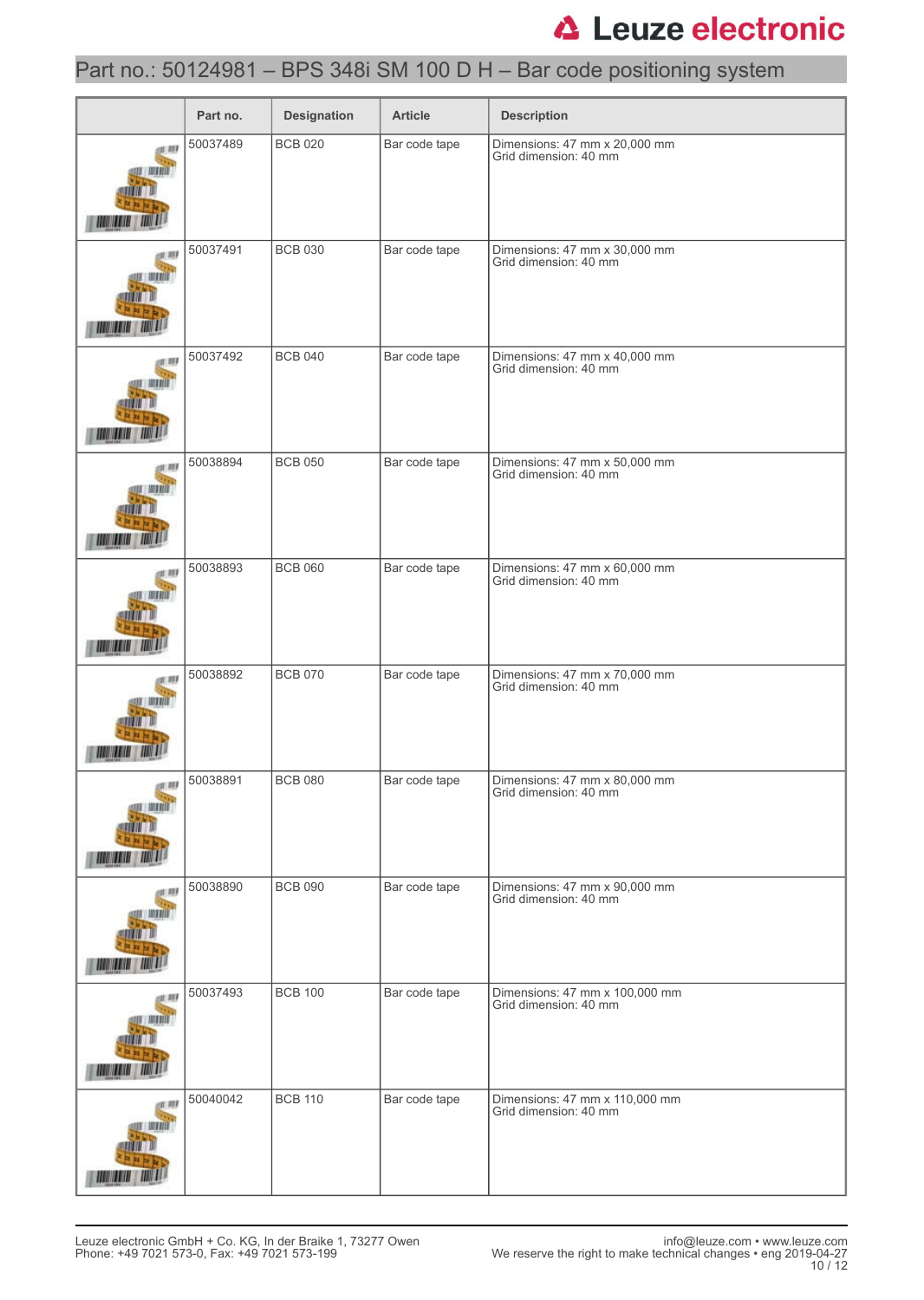# Part no.: 50124981 – BPS 348i SM 100 D H – Bar code positioning system

|              | Part no. | <b>Designation</b>                          | <b>Article</b> | <b>Description</b>                                      |
|--------------|----------|---------------------------------------------|----------------|---------------------------------------------------------|
|              | 50040043 | <b>BCB 120</b>                              | Bar code tape  | Dimensions: 47 mm x 120,000 mm<br>Grid dimension: 40 mm |
|              | 50040044 | <b>BCB 130</b>                              | Bar code tape  | Dimensions: 47 mm x 130,000 mm<br>Grid dimension: 40 mm |
|              | 50040045 | <b>BCB 140</b>                              | Bar code tape  | Dimensions: 47 mm x 140,000 mm<br>Grid dimension: 40 mm |
| 1,810        | 50040046 | <b>BCB 150</b>                              | Bar code tape  | Dimensions: 47 mm x 150,000 mm<br>Grid dimension: 40 mm |
|              | 50037494 | <b>BCB 200</b>                              | Bar code tape  | Dimensions: 47 mm x 200,000 mm<br>Grid dimension: 40 mm |
|              | 50102600 | <b>BCB</b> special<br>length 25mm<br>height | Bar code tape  | Dimensions: 25 mm                                       |
|              | 50037495 | BCB special<br>length 47mm<br>height        | Bar code tape  | Dimensions: 47 mm<br>Grid dimension: 40 mm              |
|              | 50126134 | MV0 Label 40mm<br>10er Pack                 | Label set      | Dimensions: 47 mm x 40 mm<br>Grid dimension: 40 mm      |
| <b>CELES</b> | 50106478 | MVS label 40mm<br>10 pieces                 | Label set      | Dimensions: 47 mm x 40 mm<br>Grid dimension: 40 mm      |